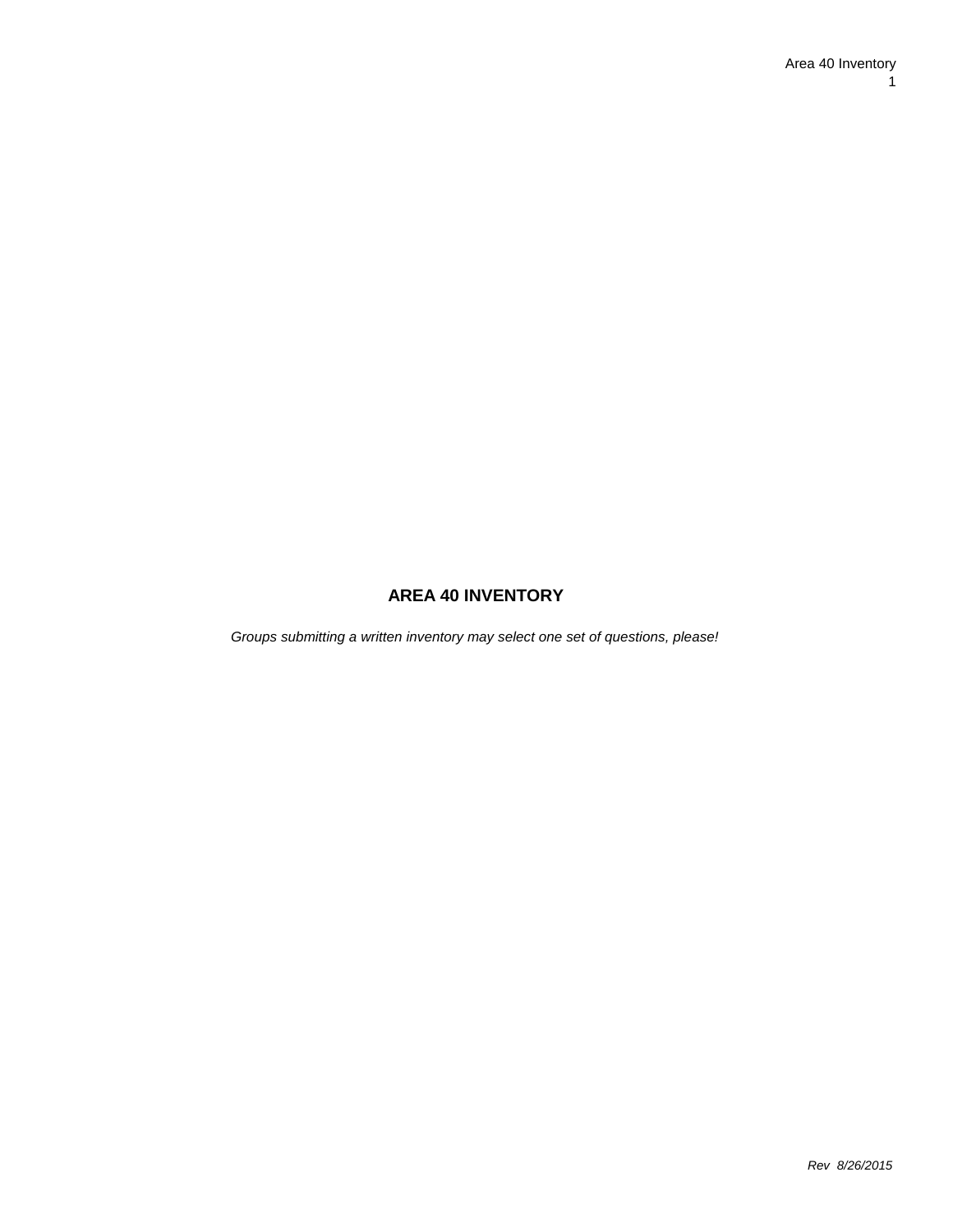#### **GROUPS / DISTRICTS**

1. How can we better convey the importance of the principle of participation in Area 40 General Service by our respective Groups and Districts?

2. What can we do to make our Groups, Districts, and Area more attractive?

3. Is the business of Area 40 seen as a result of a year-round process by its Groups and Districts?

4. Considering Concept I, "the final responsibility and the unltimate authority for A.A. world services should always reside in the collective conscience of our whole Fellowship", (the A.A. groups today hold ultimate responsibity and final authority ...), do the groups in Area 40 have everything they need to carry out this responsibility? If not, how could Area 40 support and provide what they need?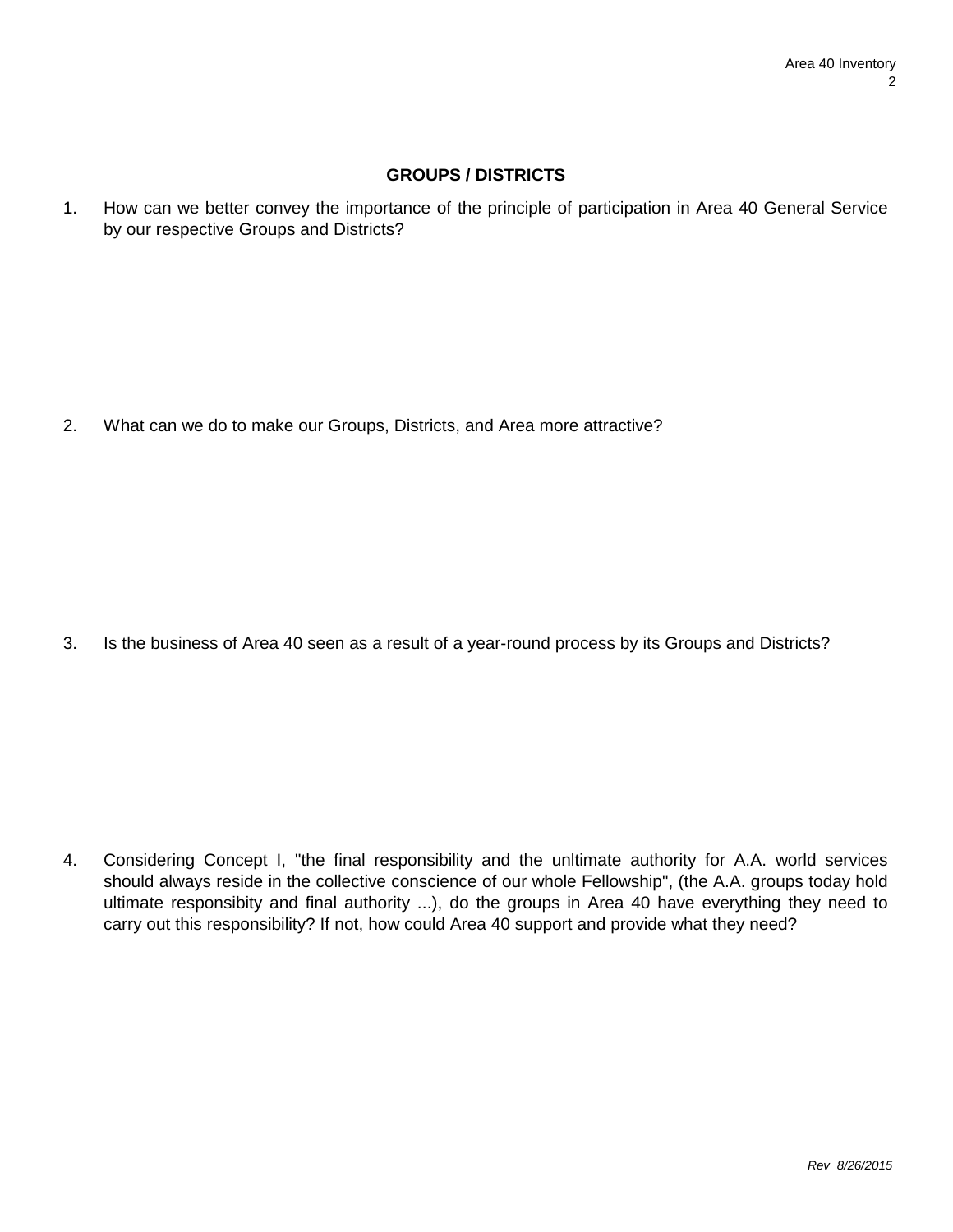## **INDIVIDUAL / PARTICIPATION / ATTENDANCE**

1. Who are the underrepresented alcoholics in Area 40? What can be done to overcome difficulties in attracting these people?

2. What can the Area do to help members of the Area Assembly be better prepared as we come to participate?

3. Do we effectively integrate new people into the Area Assembly?

4. Are we attracting new people to participate in the Area 40 service structure? What could we do to improve?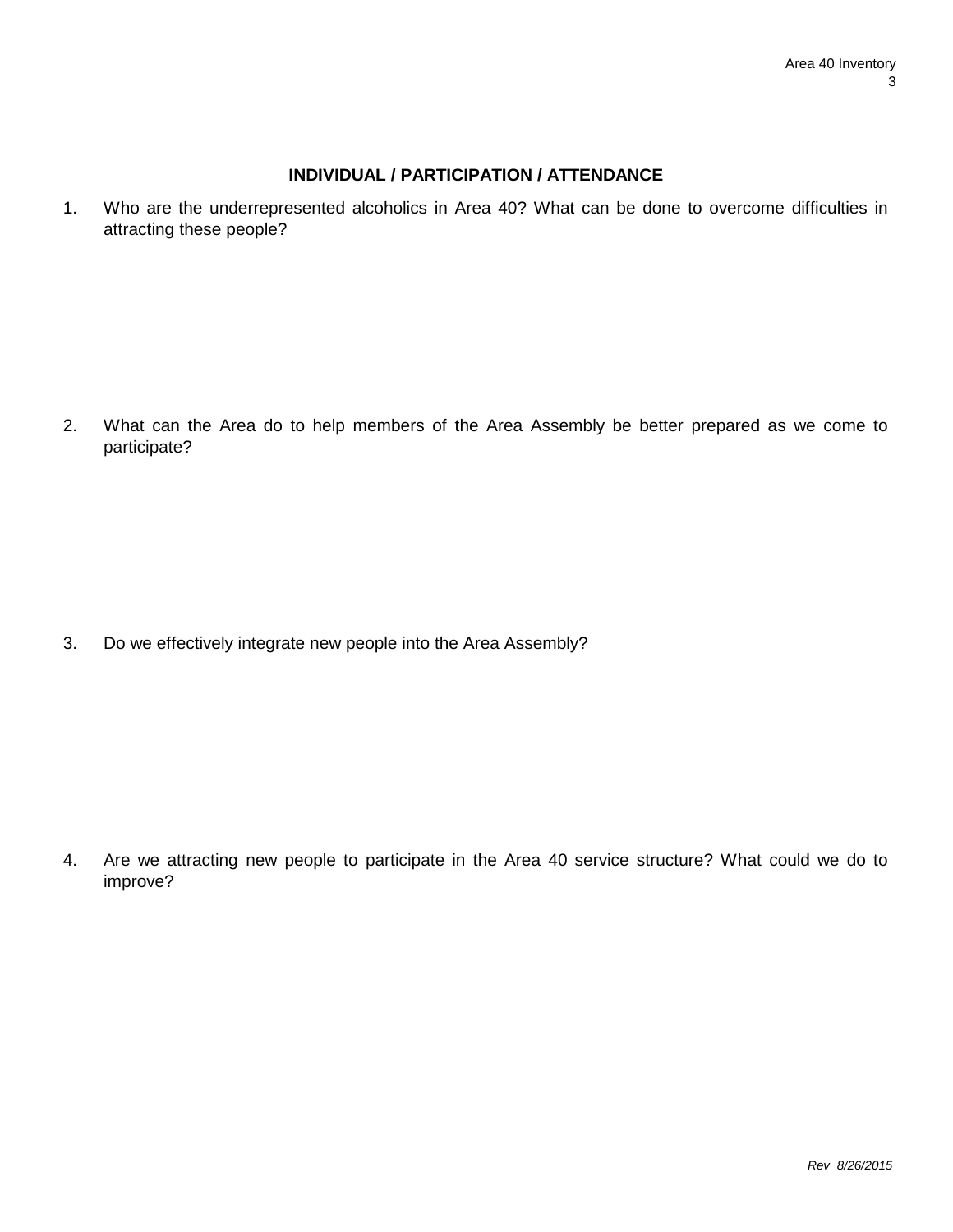#### **COMMITTEES / COMMITTEE CHAIRS**

1. The Triangle is the Area's newsletter, its purpose to communicate service information among trusted servants, groups, districts and the area committee. How effective is the Triangle in serving this purpose? What can be done to improve its effectiveness?

2. How can we improve the methods of encouraging and selecting effective leaders as well as nurturing leadership qualities in our trusted servants?

3. Considering that the 2011 Membership Survey indicates that most A.A. members are introduced to A.A. by sources other than A.A. members, what might the Area 40 Committees do to support the Districts in carrying the A.A. message to these sources?

4. How are Committee Chairs communicating with their District counterparts? What could be done better?